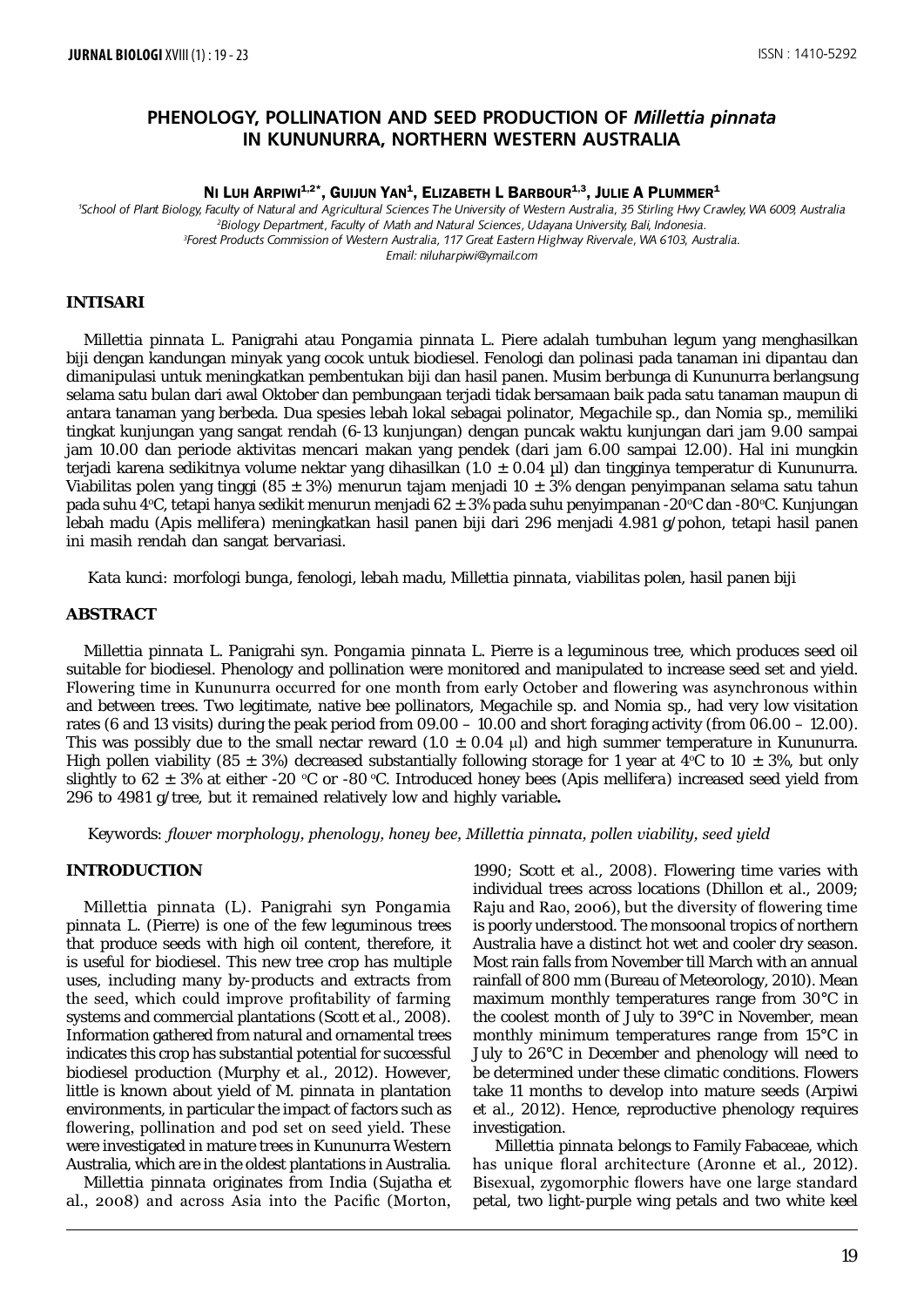petals. Standard petals have a hook-like structure at the base to hold nectar. Anthers and stigma are enclosed but separated in the boat-shaped keel petals (Raju and Rao, 2006). These require tripping agents to bring about pollination and the most common, legitimate pollinators are bees (Galloni *et al*., 2007). Legitimate pollinators will need to be identified and managed for *M. pinnata*  plantations.

 Pollen viability can be limited across-pollination. Pollen viability can be reduced by temperature extremes in the field (Kakani *et al*., 2005; Austin *et al*., 1996) or prolonged low temperatures suitable for storage (Astarini *et al*., 1999). Superior genotypes of *M. pinnata* has been sought (Arpiwi *et al*., 2012) and controlled cross-pollination required for breeding was assisted by pollen storage. Viable pollen can be distinguished from dead pollen using fluorescence microscopy (George *at al*., 2009).

 The aims of this study were to investigate phenology, pollination and the rule of native and introduced pollinators on seed set and seed yield. Pollen viability under different time and temperatures were also studied.

## **MATERIALS AND METHODS**

### **Flowering penology and floral traits**

 Plants (20) were randomly selected within the Forest Products Commission collection of Kununurra (Lat 15° 46´ S, Long 128° 44´ E) in tropical, northern Western Australia. Flowering phenology was observed from the beginning (first week of October 2012) until the end (first week of November 2012) of the flowering season on 20 selected trees. Flower characteristics, including length of inflorescence and number of flowers and buds in an inflorescence, were examined on 30 inflorescences from three trees. Timing and duration of flower opening were noted by removing open flowers from an inflorescence to avoid recounting. Time of dehiscence, when anthers began to disperse pollen, was measured on 20 mature buds (one day before flower opening) in hourly interval from 06.00 to 10.00. Buds were opened, and anthers removed and observed over paper using a 10x hand lens. Stigma receptivity was measured in mature buds (20) and open flowers (20) at 07.00, 12.00 and 16.00 using Peroxtesmo Ko indicator paper (Macherey-Nagel GmbH & Co, Germany) according to the method by Dafni and Maues (1998). Nectar was collected from bagged inflorescences before flower opening to avoid insect removal of nectar. When flowers opened bags were removed and 30 flowers from 3 trees and nectar was collected using a micropipette and the volume measured.

### **Flower visitors**

 Flower visitors to three selected trees were observed. Their activities, including mode of approach, forage collected and contact with anther and stigma were recorded. The number of visits by each visitor was monitored at hourly intervals for 30 min from 06.00 to 17.00. Visitors were captured and identified in the Entomology Section of the Western Australian Museum.

### **Pollen viability**

Pollen viability and storage potential were examined using a method by George *et al.,* (2009). Nine inflorescences were harvested from three trees and air dried over paper for 4 h. Anthers were cut from flowers, bulked and air dried (48 h) in a desiccator containing silica gel. Samples were stored at  $4^{\circ}$ C, -20 $^{\circ}$ C or -80 $^{\circ}$ C for 0, 90, 180, 270 and 360 days. Following storage, anthers were suspended in 1 ml of 20% sucrose and agitated to release pollen, then left for 10 min to hydrate pollen grains. A microscope slide was prepared with a drop of 1% flourescein diacetate in acetone, evaporated and then a drop of pollen suspension was added. Staining was viewed under a Zeiss Axioplan fluorescence microscope MC 80 with a blue filter combination. Viable pollens fluoresced bright yellow-green while non-viable pollens were opaque green or did not fluoresce. Viability was calculated as percentage of fluorescent pollen over total pollen grains.

### **Pod and seed yields**

Pod and seed were harvested in two consecutive years to study the influence of introduced honey bees on pod and seed set. Five hives were introduced to a *M. pinnata*  plot containing 10 year-old trees planted into laserleveled irrigated plots at 3.6 m x 6 m spacing. Bee hives were placed 6 m apart from the trees early in October 2008 during flowering time. Pods were hand harvested from 20 trees in September 2008 and 2009 respectively and weighed. These will give yields comparison with and without introduced honey bees.

### **Data analysis**

Mean and standard errors of floral traits were calculated using Microsoft Excel. Pollen viability at different storage temperatures and durations were subjected to analysis of variance using Genstat 14<sup>th</sup> (VSN International, UK). Mean and standard error of mean were determined.

### **RESULTS**

# **Flowering phenology and floral traits**

Flowering in Kununurra commenced in the first week of October and lasted until the first week of November and it varied within a tree and between trees. Within a tree new flowers bloomed few days after the first bloomed, while between trees the difference could be up to eighteen days. Inflorescences were 16.5 ± 0.3 cm long with  $78 \pm 1.2$ flowers (Figure 1). Flowers opened from 06.00 to 10.00 in the morning and they remained open until 17.00. Each flower opened for one



**Figure 1**. Inflorescences of *Millettia pinnata*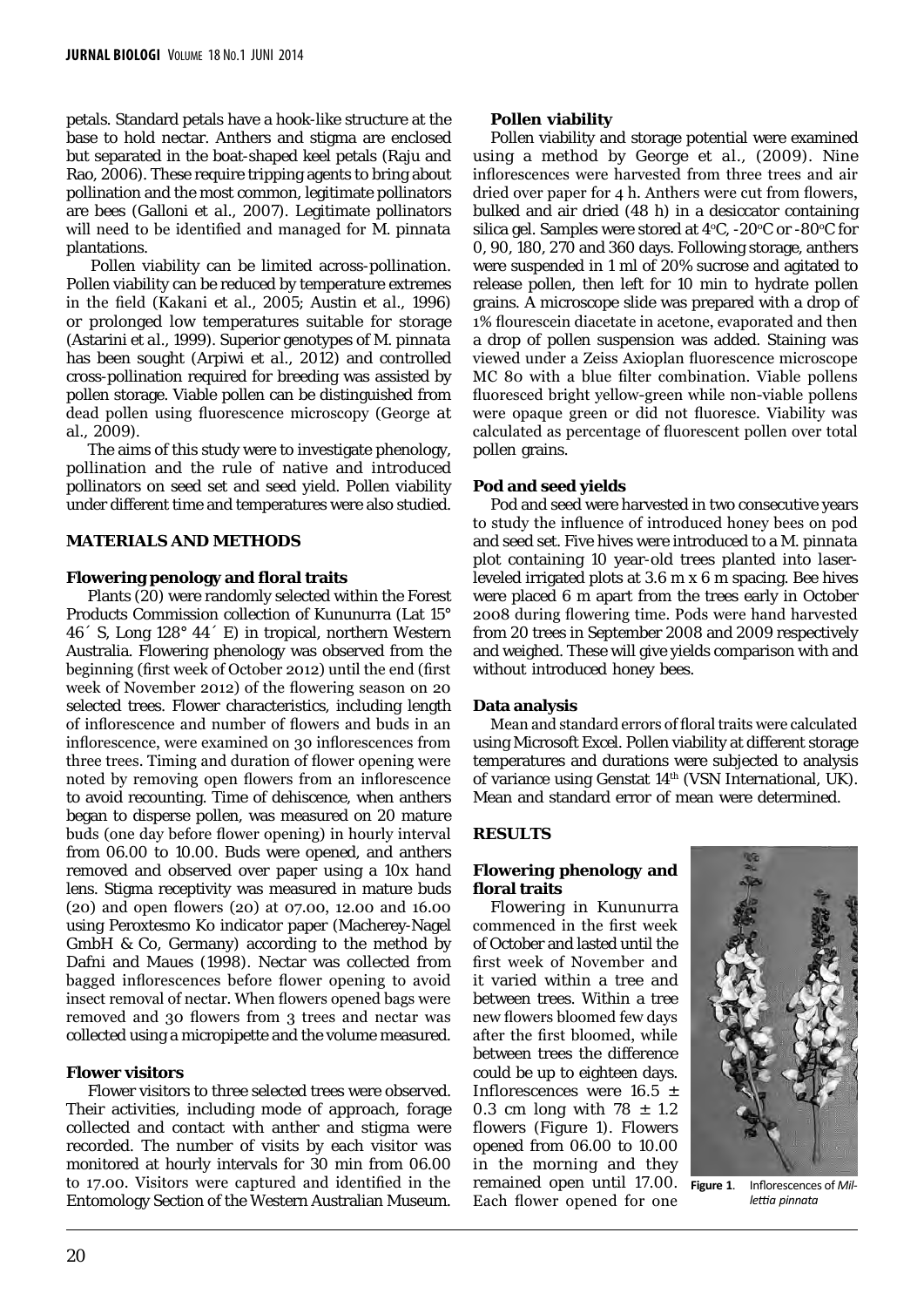day only, there were 10-15 flowers open per inflorescence per day, and flowers opened in acropetal order (from base to tip) within the inflorescence. All flowers within an inflorescence opened within  $9 \pm 0.3$  days and the ovary began to swell into a pod  $8 \pm 0.5$  days after the flower opened. Anthers started to dehisce at the mature bud stage, one day before flower opening. Stigmas were receptive in mature buds just before opening and in open flowers from 06.00 to 17.00. Nectar volume was  $1.0 \pm 0.04$  µl per flower and it was available from 06.00 to 11.00 with only a negligible amount detected after this time.

### **Flower visitors**

Three species of local insects visited flowers, and these were native bees, *Megachile* sp. and *Nomia* sp., and a wasp *Polistes* sp. (Figure 2). During the monitoring period from 06.00 to 18.00 more visits were recorded of *Apis mellifera* than *Megachile* sp., followed by *Nomia* sp and *Polistes* sp. (Figure 3). Foraging activities started at 06.00 and most flower visitors had their peak activity of 6-12 visits between 09.00 and 10.00 on the bright, sunny days while *Apis mellifera* made about 100 visits at this time. Flower visits began to decrease after 10.00 and there were no visits after 12.00.



**Figure 2.** Flower visitors to *Millettia pinnata* in plantations at Kununurra: a) *Apis mellifera*, b) *Megachile* sp., c) *Nomia* sp. and d) *Polistes* sp.

 *Apis mellifera, Megachile* sp. and *Nomia* sp. visited both mature buds and open flowers, where keel petals provided a platform for landing. These bees tripped the keel petals from the front without side-working and moved toward the base of the standard petal for nectar collection. Their weight freed stigma and stamens and these contacted with ventral side of the bees carrying pollens from previously visited flowers, then cloud of pollens were ejected explosively dusting the ventral sides of the bees. *Apis mellifera* collected pollen and carried it in the pollen baskets on their hind legs, but *Megachile* sp. and *Nomia* sp carried pollen in the underside of abdomen. The wasp (*Polistes* sp.) foraged on petals for nectar droplets with side-working, but without body contact with the stigma. Wasps foraged for nectar by perforating the calyx and very rarely tripped the keel. There was a maximum of seven wasp visits at the peak time between 9.00 and 10.00.

#### **Pollen viability**

Pollen viability was influenced by storage temperature and duration (P<0.001, Figure 4). Viability of fresh pollen was 85  $\pm$  3%. Within three months of storage at 4°C viability decreased substantially to  $58 \pm 4\%$  and this



**Figure 3.** Activities of flower visitors: *Apis mellifera* (a), and *Megachile* sp., *Nomia* sp. and *Polistes* sp. (b) from 06.00 to 17.00 on *Millettia pinnata* grown in plantations at Kununurra

further decreased to a third after nine months and to  $10 \pm 4\%$  after a year. At lower temperatures viability declined at a slower rate and it did not change within 90 days but reduced to  $67 \pm 4\%$  after 180 days (-20°C) and 270 days  $(-80^{\circ}C)$ . The viability of pollen stored for a year decreased slightly to  $62 \pm 3\%$  at both low temperatures.



**Figure 4.** *Millettia pinnata* pollen viability after storage for 0, 90, 180, 270 and 360 days at 4°C, -20°C and -80°C. Values are mean  $\pm$  SE, n =3

#### **Seed and pod yield**

Yields of 20 randomly selected trees were highly variable between trees (P<0.001) both with and without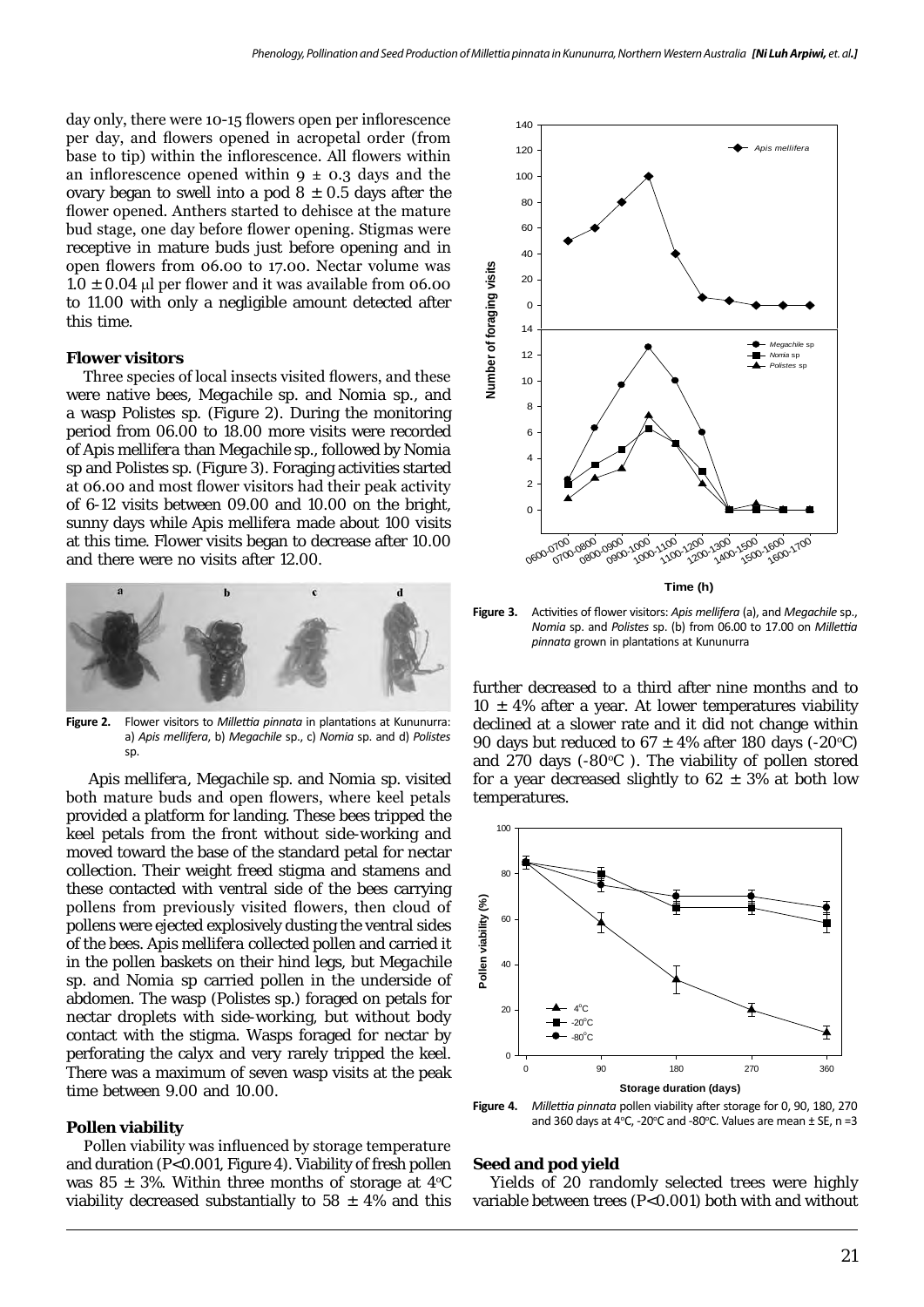| Tree #         | Yield/tree (g) without bees |             | Yield/tree (g) with bees |       |
|----------------|-----------------------------|-------------|--------------------------|-------|
|                | Pod                         | Seed        | Pod                      | Seed  |
| 1              | 385                         | 160         | 365                      | 150   |
| $\overline{2}$ | 380                         | 170         | 14855                    | 5950  |
| 3              | 0                           | $\mathbf 0$ | 9100                     | 3700  |
| 4              | 0                           | $\mathbf 0$ | 265                      | 110   |
| 5              | 0                           | $\mathbf 0$ | 1200                     | 470   |
| 6              | $\Omega$                    | $\mathbf 0$ | 1220                     | 490   |
| $\overline{7}$ | 495                         | 180         | 1180                     | 480   |
| 8              | 0                           | $\mathbf 0$ | 295                      | 110   |
| 9              | 0                           | $\mathbf 0$ | 2000                     | 850   |
| 10             | 3500                        | 1450        | 10905                    | 4300  |
| 11             | 5000                        | 2100        | 60335                    | 24200 |
| 12             | 125                         | 50          | 285                      | 100   |
| 13             | $\mathbf 0$                 | $\mathbf 0$ | 10715                    | 4200  |
| 14             | 650                         | 250         | 1515                     | 600   |
| 15             | 1060                        | 500         | 90905                    | 36400 |
| 16             | 165                         | 60          | 1670                     | 700   |
| 17             | 445                         | 180         | 38240                    | 15300 |
| 18             | 665                         | 300         | 2445                     | 950   |
| 19             | 1375                        | 500         | 265                      | 110   |
| 20             | 52                          | 20          | 1105                     | 450   |
| Mean           | 715                         | 296         | 12443                    | 4981  |
| <b>SE</b>      | 160                         | 66          | 2782                     | 1114  |

**Table 1.** Pod and seed yield (g) per tree with and without bee hives containing honey bee (*Apis mellifera*). SE = Standard error

bees (Table 1). In 2008 without bee hives, seven trees did not produce any pods, and the remaining trees had a pod yield of 715 g/tree and seed yield of 296 g/tree. In 2009 after the introduction of bee hives all 20 trees produced pods with 12,443 g pods/tree and seed yield of 4,981 g/tree. It should be noted that trees were also one year older.

### **DISCUSSION**

With some variations between trees flowering in Kununurra commenced in the first week of October and ended during the first week of November. There was considerable overlap in the duration of flowering between trees, even though the first flowers in inflorescences opened at different times within a tree. In some tree crops, such as apricot, asynchrony of flowering reduces fruit set (Austin *et al*., 1998) but the limited asynchrony in *M. pinnata* should not limit cross pollination as there were some flowers open on several trees at any one time.

Native pollinators were very rare in Kununurra, and only two species of legitimate pollinators were observed on *M. pinnata* trees, namely two bees *Megachile* sp. and *Nomia* sp. Both *Megachile* sp. and *Nomia* sp. triggered the pollen release mechanism when they landed on enclosed keel petals and depressed these petals while seeking nectar at the base on standard petal. The bees grasped the flower and their abdomens always made contact with the stigma while foraging allowing for transfer of pollen from previously visited flowers. Local bees were legitimate pollinators, who probably transferred pollen resulting in cross fertilizations and successful seed set. A single species of wasp, *Polistes* sp. also visited flowers, but this insect was an illegitimate pollinator and it did not trigger the pollen release mechanism.

 Insects, foraged on flowers, reached a peak activity between 09.00 and 10.00 with 6-12 visits. The low foraging activity was possibly due to the low volume of

nectar and high daytime temperatures in Kununurra during flowering. High diversity, abundance and activity of pollinators are usually related to copious nectar availability (Bhattacharya, 2004). In Kununurra only 1 µl of nectar was available per flower from 06.00 to 11.00 and negligible amounts were detected thereafter. This may be due to the extreme temperatures in Kununurra with the highest maximum of  $40.8$ °C in October which could lead to evaporation of nectar (Herrera, 1990) and reduced insect activity.

Overall, the activity of introduced honey bees was much greater than native bees. Whilst there are 800 bee species in Western Australia, most of them are solitary (Houston, 2011). Solitary bees are more specialized pollinating particular species of flowers. They have shorter lifespans and have morphological and behavioral traits that fit the host plants but they are often ineffective pollinators for non-host plants. In contrast, honey bees live in hives of thousands of individuals (Austin *et al*., 1996), colonies live year-around and they are generalists and rely on many flower species for survival (Westerkamps and Gottsberger, 2000).

Pollen viability was high at 85% and this should have been adequate for cross-pollination and seed set. The number and viability of pollen grain deposited onto the stigma was not a limiting factor for seed set in *M. pinnata* (Arathi *et al*., 1999). Pollen viability usually remains high over the short periods of time required for dispersal and cross-pollination (Astarini *et al*., 1999; Sahai, 2009), and is not likely to be of concern in *M. pinnata*. Pollen storage for breeding purposes was possible at freezing temperatures and it was well maintained at  $-20^{\circ}$ C and -80 $\rm ^{o}C.$ 

Facilities for -20°C are more readily available and given there was no difference in viability between  $-20^{\circ}$ C and -80 $\rm{^{\circ}C}$  after a year, -20 $\rm{^{\circ}C}$  is recommended. Storage at 4 $\rm{^{\circ}C}$ is possible for short periods of less than three months as it retains viability at about 60%. Pollen storage at the -20°C is recommended here as it would preserve pollen within and between flowering seasons or in transit to one or more distant regions. Long term storage of viable pollen is important to preserve resources that can be utilized for breeding programs and genetic engineering (Alba *et al*., 2011).

Pod and seed yield were low and highly variable. These parameters improved with the introduction of honey bees but remained problematic. Pod and seed yields were about 17-fold higher with, than without honey bees. Reliance on local pollinators was not a viable option for high yields in Kununurra. The provision of additional honey bees was required to increase pollination and seed set. Pollination is obviously a critical factor for seed or fruit set in most plants, especially for commercial production of seed from *M. pinnata* (Dhillon *et al*., 2009; Raju and Rao, 2006).

Only a third of *M. pinnata* trees produced seeds under irrigated plantation conditions indicating inadequate pollination in Kununurra. Similarly in India, observations indicate a large proportion of trees did not produce any seeds in natural populations, however lack of quantitative